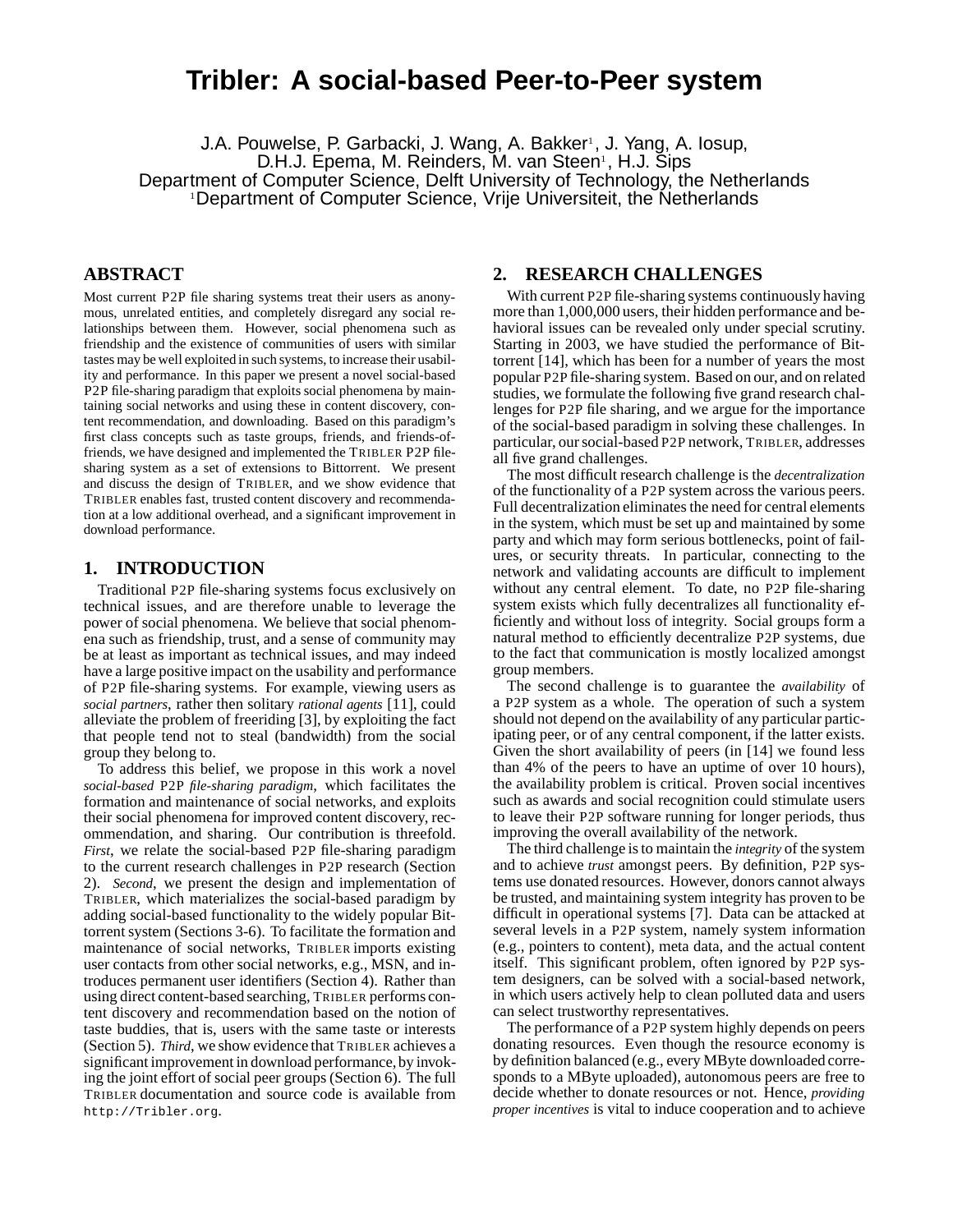

**Figure 1: The system architecture of** TRIBLER**.**

good performance [3]. Again, social recognition can help to alleviate this problem.

The fifth challenge in P2P systems is to achieve *network transparency* by solving the problems caused by dynamic IP addresses, NAT boxes, and firewalls. The fundamentals of the Internet have changed due to the wide-spread use of these three technologies. Peers no longer have the freedom to send anything anywhere, without the help of another peer acting as a mediator between them. Social networks enable communicating peers to automatically select trusted mediators from the members of their social proximity, who are still online; hence, the need for fixed mediators is eliminated.

## **3. ARCHITECTURE OF TRIBLER**

In this section we present the architecture of our TRIBLER socialbased P2P file-sharing system, which is built on top of the Bittorrent protocol. Figure 1 depicts the architecture of the TRIBLER's network client. Rectangles represent client modules. The extrusions represent *make-use-of* relationships. To achieve backwards compatibility with the existing Bittorrent network, while offering our users extended functionality, we only made modifications and extensions to the Bittorrent client software. Our system is based on the ABC opensource Bittorrent client [1]. By extending this popular client we aim to have a large users base in a relative short time, besides having a tested code base for our implementation.

**Social groups** The prime social phenomenonthat we exploit in TRIBLER is that "kinship fosters cooperation" [12]. In other words, similar taste for content can form a foundation for an online community with altruistic behavior. In order to implement effective social groups in TRIBLER, we use an approach borrowed from evolutionary biology (see for instance [12]): we implement the ability to distinguish friend, foe, and newcomer. For this, we de-anonymize peers and facilitate social groups formation. De-anonymization is achieved by having every user choose a nickname; TRIBLER transfers user nicknames between users automatically. The *Social Networking* module in Figure 1 is responsible for storing and providing information regarding social groups (the group members, their recently used IP numbers, etc.).

**Megacaches** Virtually all current P2P file-sharing systems lack a persistent "memory" about previous activity in the network; peers usually exchange queries for files and file data, and completely ignore other types of information. The *context information* that needs to be saved in order to improve future performance consists of information on: social relations, altruism levels, peer uptimes, taste similarity, etc. In TRIBLER, every piece of context information is stored locally at every peer in *megacaches*, and is exchanged within social groups using epidemic protocols [9]. The small database icons in Figure 1 identify the four megacaches: the *Friends List* with information on social networks, the *(Super) Peer Cache* with information on superpeers and peers in general, the *Matadata Cache* with file metadata, and the *Preference Cache* with preference lists of other peers.

The main problem concerning megacaches is the amount of overhead traffic required to keep them up-to-date. For *Friends List* and *(Super) Peer Cache*, the cache size is below 10MB, at any given time. For the *Metadata Cache*, we have observed that in Bittorrent the number of newly injected files per day is limited to roughly 1500 [14], when *content pollution* [7] is kept to a minimum. Then, we reduced the average size of the metadata for each file to just 400 bytes using Merkle hashes [10], yielding an overhead of approximately 600 KBytes/day. For this amount of overhead, all metadata can be replicated among all peers, moving content discovery from network-based keyword searching to local metadata browsing. The *Preference Cache* is designed to store at most 10MB of data, enough for preference lists of thousands of buddies (see also Section 4).

**Taste buddy-based-content discovery** Locating content is critical for P2P systems. Current solutions are based on one or a combination of: query flooding, distributed hash-tables, and semantic clustering. We take a next step by connecting *people* with similar tastes called *taste buddies* instead of focusing on *files*, and by using full metadata replication.

Using the *Files I like* module (see Figure 1), each peer indicates its preference for certain files. By default, the preference list of a peer is filled with its most recent downloads. We have developed an algorithm called *Buddycast* which uses an epidemic protocol to exchange preference lists using the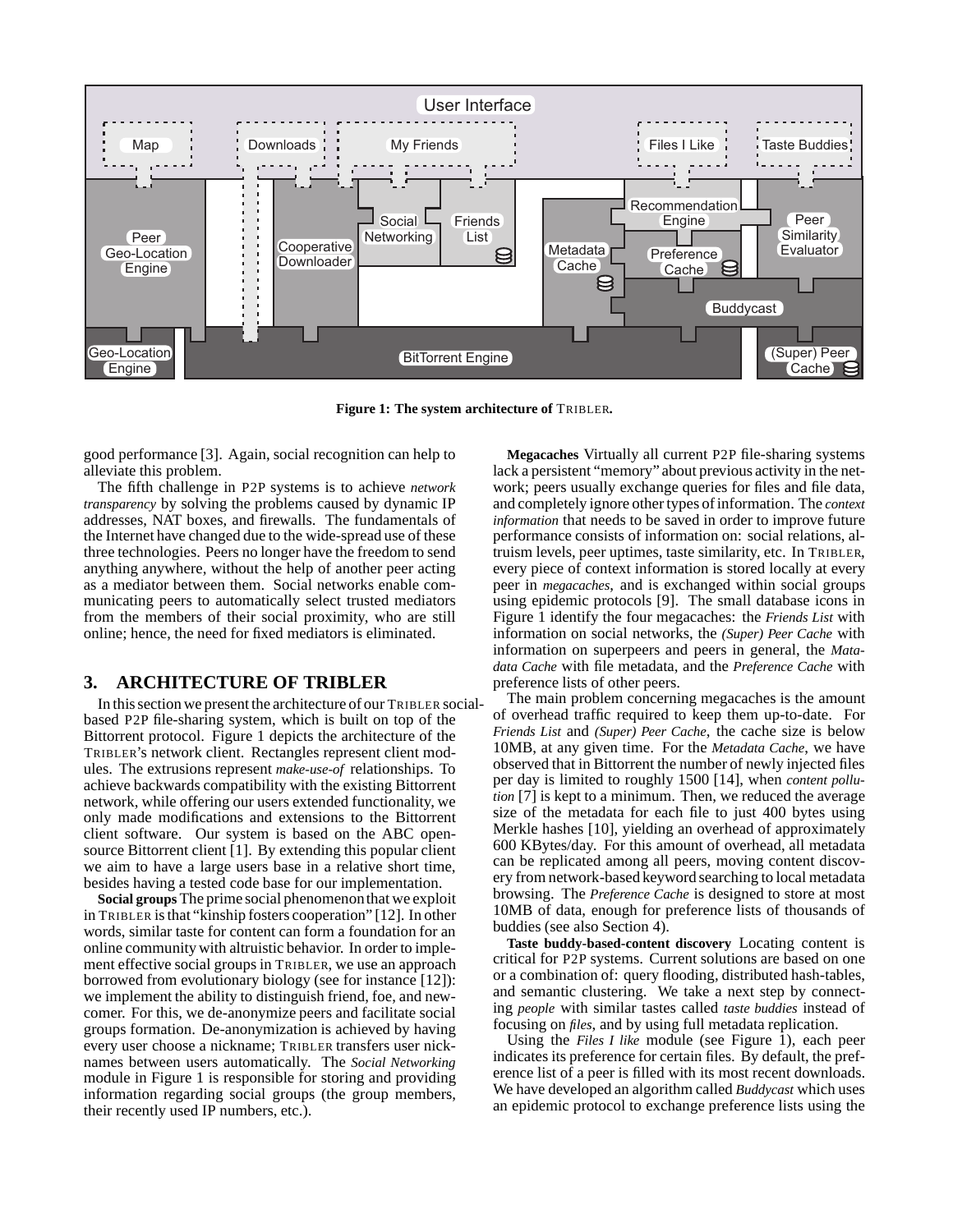overlay swarm (see Bootstrapping) and which can efficiently discover a user's taste buddies (see Section 5). The *Peer Similarity Evaluator* module in Figure 1 is able to compare preference lists and determine the amount of difference in taste.

The *Recommendation Engine* module is able to compile a list of files a user most likely wants. First, each file has a metadata description containing various items. Then, a user-item rating matrix is built from the preference lists [5], and an user-based recommendation is issued by TRIBLER, based on standard collaborative filtering techniques. Last, the user interface enhances the metadata browsing experience by augmenting each file entry with the estimated interest to the user.

**Downloading** The *Bittorrent Engine* module in Figure 1 downloads files using a Bittorrent-compatible protocol. This module can also use the *Cooperative Downloader* module's capabilities to achieve a significant increase in file download speed, by exploiting idle upload capacity of online friends (see Section 6).

**User interface** The user interface is key to making a socialbased network usable and, as such, a critical part of the TRIBLER architecture. The *User Interface* module from Figure 1 is split in five main components: *Map*, *Downloads*, *My Friends*, *Files I like*, and *Taste Buddies*. We have previously detailed the use of the *Downloads*, *Files I like*, and *Taste Buddies* modules. The main goal of the interface is to facilitate the formation of social groups. For this purpose, the *My Friends* module clearly displays the friends, the friends-of-friends, and the taste buddies. This *visual proximity* gives the user a more personal contact with his peers, and may help reduce asocial behavior.

Another goal of the user interface design was to ease the process of visual identification of potential collaborators. When a user is downloading a file, observed IP addresses of members of the same swarm are geo-located, then displayed on the world map, using the *Map* module. We have built a *Peer Geo-Location Engine* module on top of an freely available *Geo-Location Engine* ( http://hostip.info).

The user interface also facilitates the use of the *Cooperative Downloader* module. The user can see which friends helped him in the past, which friends he donated bandwidth to, and friends currently online which can speedup new downloads.

**Bootstrapping** Finding other peers in a P2P systems after software installation is called bootstrapping. In Bittorrent, peers have to repeatedly connect to a tracker in order to discover other peers. Furthermore, the original Bittorrent protocol restricts communication to the swarm of peers that download the same file, making the bootstrapping process unnecessarily repetitive. To alleviate the bootstrapping problem, we use two mechanisms. First, a TRIBLER peer automatically uses a set of pre-known *superpeers* to bootstrap into the network, immediately after installation. The peer contacts one of the superpeers only once, upon entering the network, in order to obtain an initial list of neighbors. Second, we define a special *overlay swarm*. The overlay swarm is a swarm with no tracker, and can be used for initial bootstrapping, content discovery, and other information exchange.

**Overhead analysis** Table 1 shows the performance results of the TRIBLER implementation. The first test determines the number of geo-lookups a powerful test computer that acts as a superpeer can handle per second. The second test shows the performance of joining the overlay swarm. The third test

| Test description         | Performance [ops/s] |
|--------------------------|---------------------|
| Geo-lookup               | 1730                |
| Overlay swarm join       | 7045                |
| Join+challenge/response  | 865                 |
| Join+challenge+pref exch | 844                 |

**Table 1: Performance of the** TRIBLER **system.**



**Figure 2: PDF of friends and FoFs in Friendster.com.**

is joining an overlay and validating the public key of that peer using a challenge/response algorithm. The fourth test adds the exchange of a preference list with 100 files to the third test workload. These tests show that a single peer or superpeer can handle a significant workload and that little overhead is added to the Bittorrent protocol.

# **4. SOCIAL NETWORKING**

A fundamental limitation in most file-sharing systems is the *session boundary*—all context information is lost when a user disconnects from the network. Due to dynamic IP numbers, it is difficult to store context information about peers across sessions. Storing long-term context information in databases like our megacaches enables the existence of trust-based social groups, but only if the identities are stable. To solve this problem, we have introduced permanent, unique, and secure peer identifiers (*PermID*s), based on a public key scheme using elliptic-curve cryptography. To prevent peers faking the ownership of a PermID (*spoofing*) we also implemented a challenge-response mechanism for validating PermIDs. Social network creation in TRIBLER is greatly facilitated by the ability to import contacts from other social networks in which the peer is a member, e.g., MSN or GMail.

We use Bloom filters [6] for distributing and pairwise comparing the contents of the Megacaches. A Bloom filter is a very dense hash-table-like data structure for storing and (probabilistically) testing set membership. Because of their reduced size, Bloom filters can significantly reduce the bandwidth requirements of epidemic information distribution, which is the basis of our solution for content discovery and social networking.

The size of a Bloom filter depends on the number of expected connections. With the TRIBLER system not yet in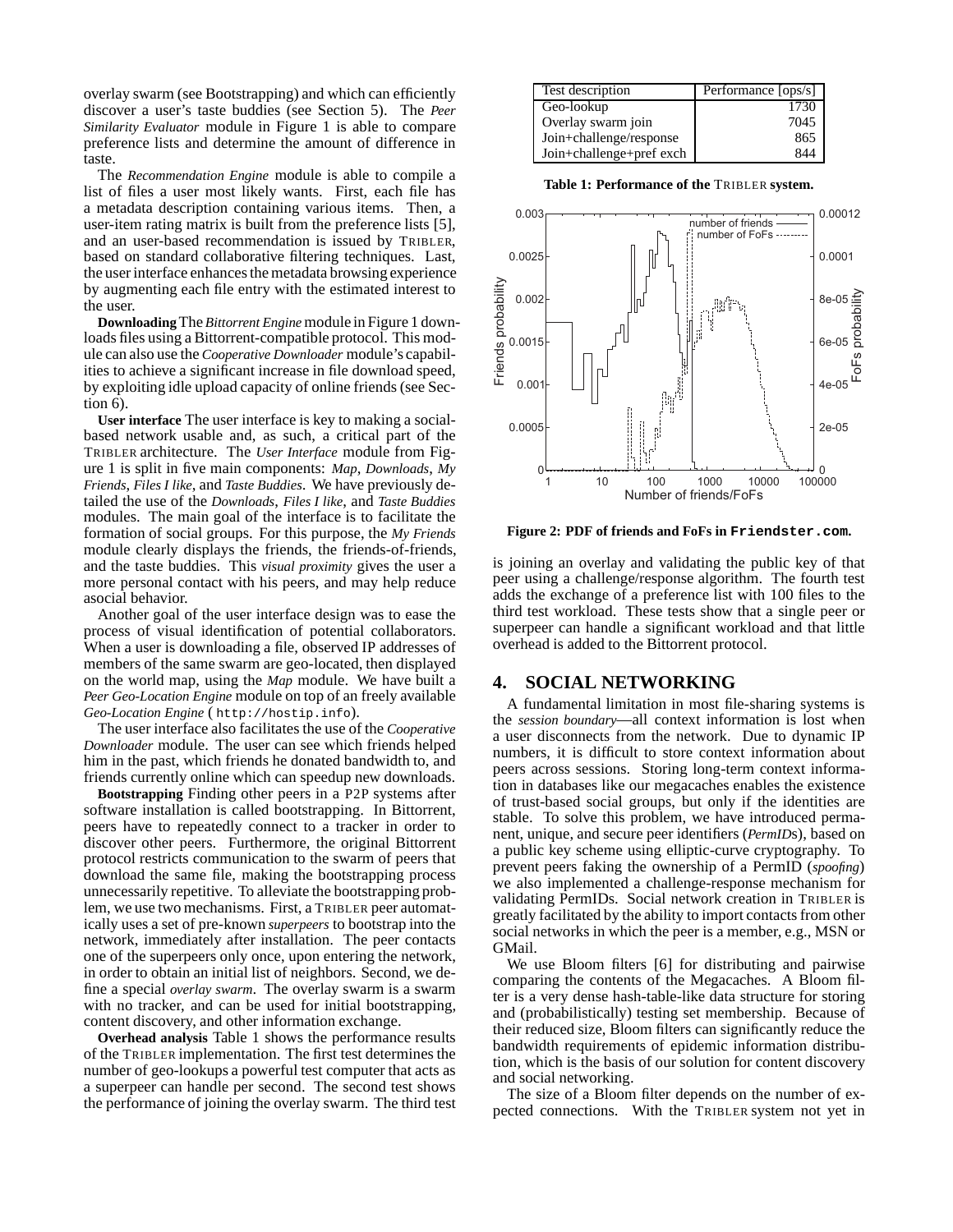full operation, we resort to analyzing another existing social network: Friendster.com. We have created a crawler for this network, and we have obtained 3.3 million relations between 27,000 people. Figure 2 shows the probability density of the numbers of friends and friends-of-friends in Friendster.com. For this data set, a person has on average 243 friends and 9,147 friends-of-friends. These figures are within an order of magnitude similar to the figures reported in [13] for several P2P file-sharing networks. Based on these numbers, we computed that 260 bytes are needed to discover the common friends-of-friends of two peers using a Bloom filter. This very low bandwidth requirement enables TRIBLER peers to exchange information simultaneously with *thousands* of other peers, which is a significant improvement over traditional epidemic protocols, and offer sufficient leverage for large-scale P2P networks.

## **5. BUDDYCAST ALGORITHM**

In order to do content discovery and recommendation, we create in TRIBLER an overlay consisting of peers with similar tastes (taste buddies). We use the Buddycast algorithm to discover these taste buddies.

The Buddycast algorithm is based on an epidemic protocol and works as follows. Each peer maintains a list of its top-N most similar peers along with their current preference lists. Periodically, a peer connects to either (a) one of its buddies to exchange social networks and preference lists *(exploitation)*, or *(b)* to a new peer, randomly chosen, to exchange this information (*exploration*). To maximize the exploration of the social network, every peer also maintains a list with the K most recently visited random peers, and avoids reconnecting to a peer already present in the list. In contrast to other epidemic protocols such as Newscast [9], we use both exploitation and exploration branches, we limit the randomness of peer selection during the exploration, and we implicitly cluster peers into (trusted) social groups. This is very similar with the approach proposed in [15].

To find a good balance between exploitation and exploration, the following procedure is adopted. First,  $[\lambda \cdot N]$ random peers are chosen, where  $\lambda \geq 0$  is the exploitation-toexploration ratio. Then, these random peers are joined with the  $N$  buddies in a single ranked list, with the random peers being assigned the lowest ranks. Then, one peer is randomly chosen from this ranked list according to a roulette wheel approach (probabilities proportional to the ranks), which gives taste buddies a higher probability of being selected than the random peers. Once a peer has selected some other peer, the buddy lists of the two peers are joined. The first peer then ranks the composite list according to the preference list similarities with its own preference list, and retains only the top-N best ranked peers. Similarities between preference lists are measured using the Pearson correlation among the binary rating vector for all the known items [5].

To experimentally validate our Buddycast algorithm, we run a network of 480 peers on our DAS 400-processors system ( http://www.cs.vu.nl/das2). We used a data set of TV watching habits of 480 users from the SKO foundation [2] as rating data (users watched or did not watch TV programs). Each peer maintained a list of 10 taste buddies ( $N = 10$ ) and the 10 last visited peers ( $K = 10$ ). The exploitationto-exploration ratio  $\lambda$  was set to 1. Figure 3 compares the convergence of Buddycast to that of Newscast, which randomly selects peers to connect to, i.e., which corresponds to



**Figure 3: Convergence of our Buddycast algorithm.**

 $\lambda \to \infty$ . After each update we compare the list of top-N taste buddies with a pre-compiled list of top- $N$  taste buddies generated using all data, which would be possible with a centralized approach. Figure 3 shows the fraction of overlap as a function of time (represented by the number of updates). The convergence of Buddycast is much faster than that of Newscast, and similar to the one proposed in [15]. We believe that Buddycast will perform even better for a network with millions of peers, but this kind of setup is difficult to emulate even on a large-scale system like the DAS.

#### **6. COOPERATIVE DOWNLOADING**

In this section we present the protocol based on social grouping and cooperation, which improves download efficiency. Early downloading protocols (e.g., Gnutella) have no incentives for donating upload bandwidth. This approach has serious limitations in real environments, because unconstrained bandwidth sharing is sensitive to freeriding [3]. The Bittorrent tit-for-tat mechanism was the first system which offered an incentive for uploading. The current Bittorrent mechanism also has its disadvantages, because without enough seeding peers, the download speed of a peer depends on its actual contribution to the community. In real systems this is overly restrictive, as Bittorrent's tit-for-tat bartering protocol limits a peer's effective download bandwidth to its upload link capacity. Hence, peers with asymmetric Internet access, such as ADSL or ADSL-2, cannot fully use their download capacity.

We have developed a new *cooperative downloading protocol* which makes use of social groups, where members who trust each other cooperate to improve their download performance (See Figure 4). The idea of download with the help of others was first introduced in [16], where altruistic peers contribute their bandwidth by joining a swarm even if they are not interested in the content being distributed in this swarm. The inherent assumption of sufficient altruism in the network without any incentives makes this simple approach impractical in real-world environments. Our cooperative downloading protocol solves this problem by introducing social groups incentives.

Peers from a social group that decide to participate in a cooperative download take one of two roles: they are either *collector*s or *helper*s. A collector is the peer that is interested in obtaining a complete copy of a particular file, and a helper is a peer that is recruited by a collector to assist in downloading that file. Both collector and helpers start downloading the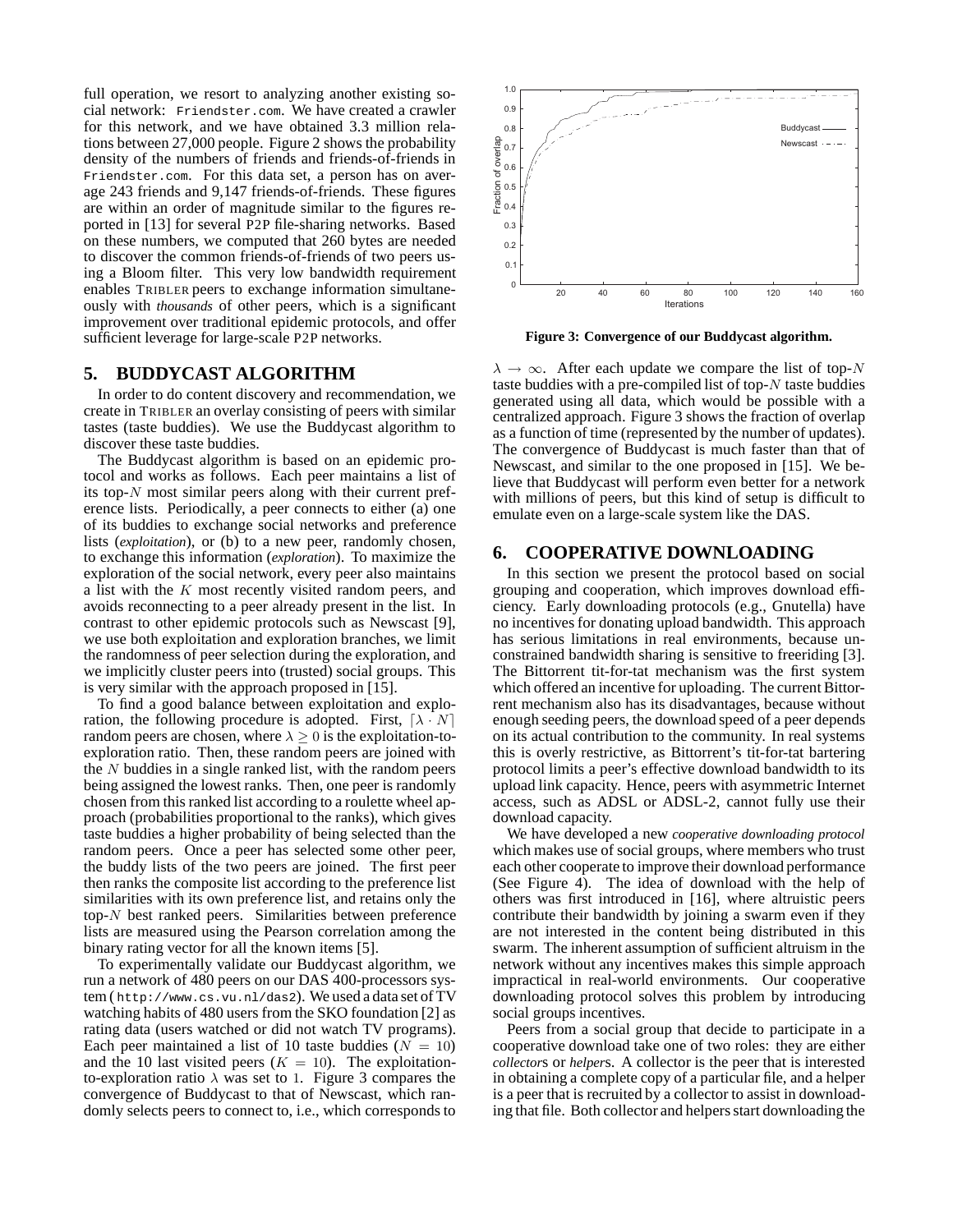

**Figure 4: Overview of cooperative downloading.**



**Figure 5: Helpers' influence on the download speedup.**

file using the classical Bittorrent tit-for-tat and cooperative download extensions. Before downloading, a helper asks the collector what chunk it should download. After downloading a file chunk, the helper sends the chunk to the collector without requesting anything in return. In addition to receiving file chunks from its helpers, the collector also optimizes its download performance by dynamically selecting the best available data source from the set of helpers and other peers in the Bittorrent network. Helpers give priority to collector requests and are therefore preferred as data sources.

We have implemented and tested our cooperative download extension to the Bittorrent protocol in a real environment. For this we have selected a middle-sized swarm of around 1,900 peers with only 6% seeds, distributing a 1.2 GB file. These numbers remained almost unchanged during our experiments. We performed our tests for three download:upload bandwidth ratios, from standard Internet package offerings: low-end ADSL with a ratio of 512:128 Kbps, high-end ADSL with a ratio of 2048:512 Kbps, and ADSL-2 with a ratio of 8:1 Mbps.

As a performance metric of our system, we use the ratio between the download time achieved by a peer obtaining a file all by itself versus the corresponding time for a cooperative group (*speedup*). The theoretical maximum speedup, assuming that a peer's download bandwidth equals its upload bandwidth (tit-for-tat holds), is limited to the ratio between download and upload link capacities. Thus, for ADSL and ADSL-2 the maximum achievable speedup is 4 and 8, respectively.

Figure 5 shows the obtained speedups for a numbers of

helpers in range from 0 to 32. The total download time was decreased with a factor of almost 2 for low-end ADSL, more than 3 for high-end ADSL and almost 6 for ADSL-2. The difference between the theoretical and achieved speedups is mainly due to influence of seeders and delays for helpers when requesting unique file chunks from peers. The more helpers are involved, the more restrictive the unique file chunk selection criterion, and consequently the longer the time needed to obtain such a chunk. This time is further increased in the case of low-end ADSL by the fact that lowend ADSL users are discriminated as those who have upload bandwidth below average [14].

#### **7. RELATED WORK**

The idea of exploiting natural connections between humans in large-scale social networks is starting to become a major research topic. To date, methods based on social clustering were applied in P2P networks to limited aspects of content distribution [8], user communities formation [4], and collaborative service provisioning [5].

In [8] a system which uses knowledge discovery techniques for overlay network creation is presented. By automatically clustering users based on their preferences, the system enables the content location and improves the performance of content sharing. In [4], a simple general-purpose system is proposed. The system groups peers based on the similarity of their keyword searches. Authors give evidence on how their system can be used to form and maintain communities of users. An extensive experimental analysis of several collaborative filtering methods is given in [5].

TRIBLER is the first system which exploits social phenomena to address all aforementioned research challenges in P2P file sharing networks.

## **8. CONCLUSION AND FUTURE WORK**

In this paper we have presented a novel paradigm for the design of P2P file-sharing networks based on social phenomena such as friendship and trust. Following the paradigm's firstclass concepts, e.g., friends, friends-of-friends,and taste buddies, we have designed and implemented the TRIBLER P2P filesharing system. We have described how TRIBLER can help to automatically build a robust semantic and social overlay on top of Bittorrent, one of the most popular P2P file-sharing systems. We have shown how various TRIBLER components can yield good performance with respect to existing solutions. In particular, we have presented evidence that coop